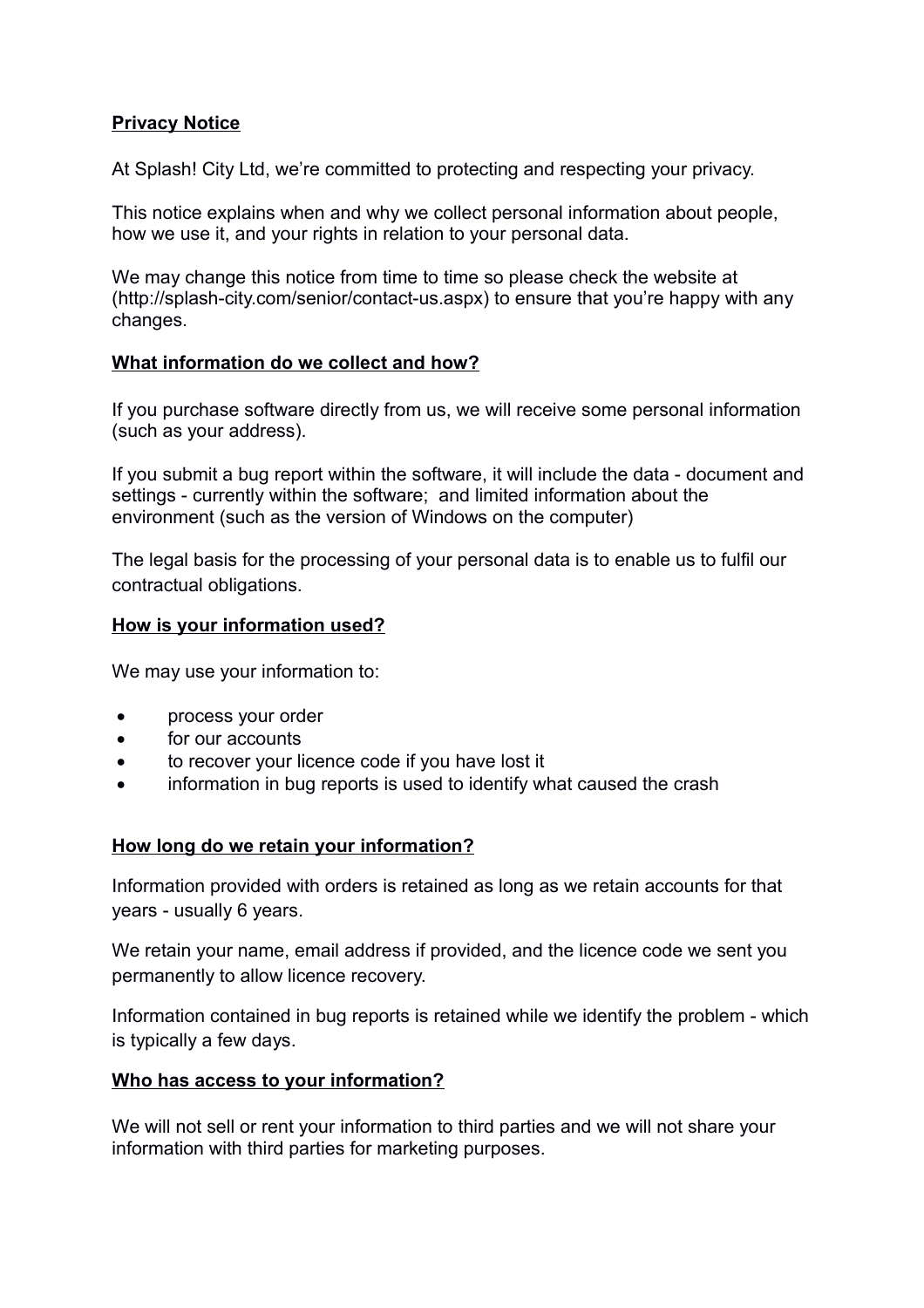Please be reassured that we will not release your information to third parties unless we are required to do so by law, for example, by a court order or for the purposes of prevention of fraud or other crime.

### **How you can access and update your information?**

The accuracy of your information is important to us. You can check the information we hold is correct by contacting us at the address(es) at the end of this document.

## **What are your rights?**

- (a) the right to access;
	- You have the right to confirmation as to whether or not we process your personal data and, where we do, access to the personal data, together with certain additional information. That additional information includes details of the purposes of the processing, the categories of personal data concerned and the recipients of the personal data. Providing the rights and freedoms of others are not affected, we will supply to you a copy of your personal data. The first copy will be provided free of charge, but additional copies may be subject to a reasonable fee. You can access your personal data by visiting your members dashboard when logged into our website.
- (b) the right to rectification:

You have the right to have any inaccurate personal data about you rectified and, taking into account the purposes of the processing, to have any incomplete personal data about you completed.

(c) the right to erasure;

In some circumstances you have the right to the erasure of your personal data without undue delay. Those circumstances include: the personal data being no longer necessary in relation to the purposes for which the data was collected.

(d) the right to restrict processing;

In some circumstances you have the right to restrict the processing of your personal data. Those circumstances are: you contest the accuracy of the personal data; processing is unlawful but you oppose erasure; we no longer need the personal data for the purposes of our processing, but you require personal data for the establishment, exercise or defence of legal claims; and you have objected to processing, pending the verification of that objection. Where processing has been restricted on this basis, we may continue to store your personal data. However, we will only otherwise process it: with your consent; for the establishment, exercise or defence of legal claims; for the protection of the rights of another natural or legal person; or for reasons of important public interest.

(e) the right to object to processing;

You have the right to object to our processing of your personal data for direct electronic communications purposes. If you make such an objection, we will cease to process your personal data for this purpose.

(f) the right to data portability;